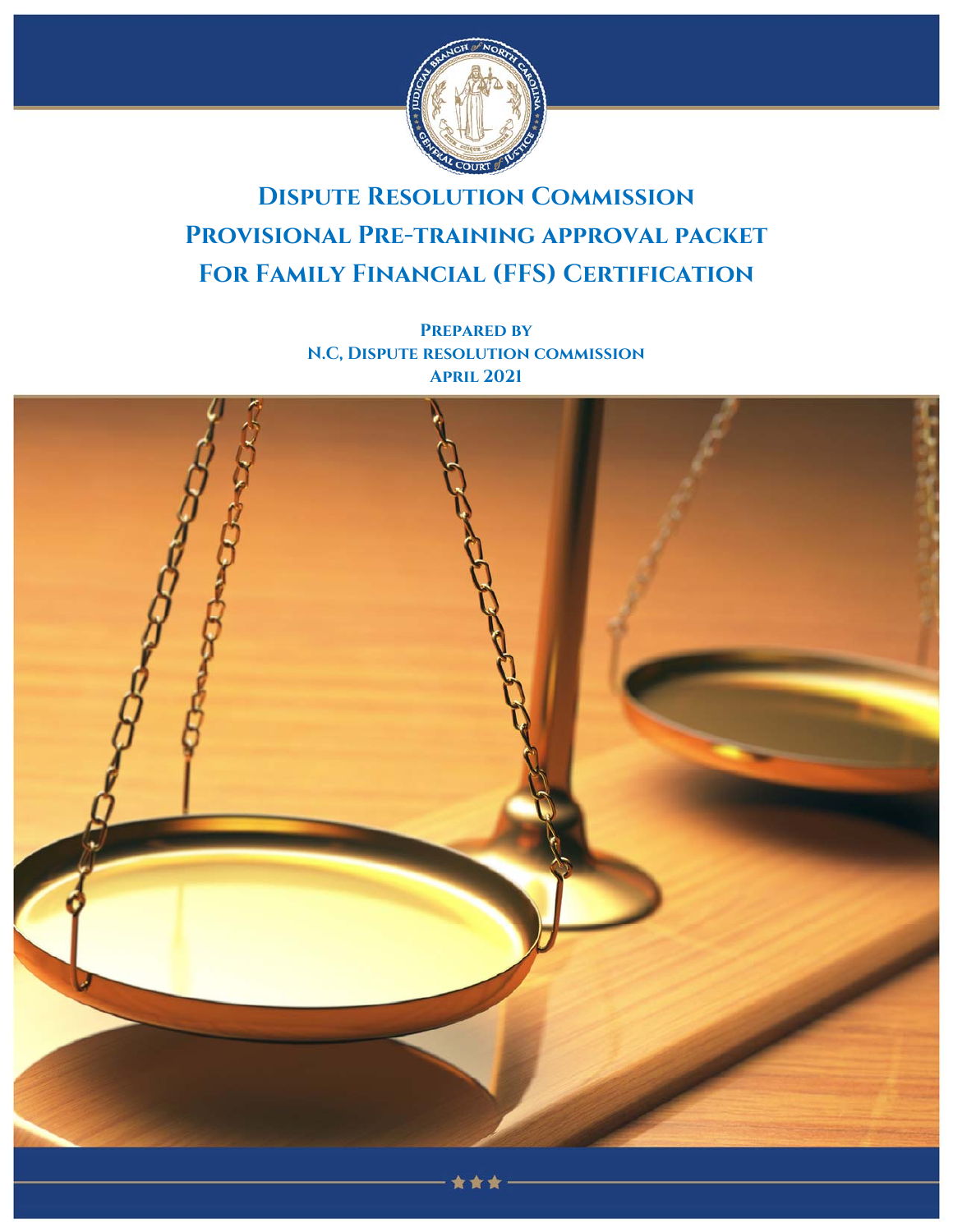

## **Provisional Pre-Training Approval Packet FAMILY FINANCIAL SETTLEMENT PROGRAM (FFS Program)**

Thank you for seeking a Provisional Pre-training Approval of eligibility to be certified as a family financial mediator prior to registering for a Commission approved mediator certification training program. Provisional Pre-training Approvals are issued pursuant to the Dispute Resolution Commission Guidelines for Issuing Provisional Pre-training Approvals. FFS Rule 8(a)(2)a. and 8(a)(2)b. establish threshold education and work experience requirements for district court mediators in the family financial mediation program. By seeking a Provisional Pre-training Approval, you are asking this office to determine whether you meet the threshold criteria of FFS Rule  $8(a)(2)$  or  $8(a)(2)b$ . As part of this review, staff will conduct a background check on you.

Please feel free to contact the Commission's office if you have any questions. Thank you.

Telephone: (919) 890-1415 \* Facsimile: (919) 890-1935 Mailing Address: P.O. Box 2448, Raleigh, NC 27602 Web Address: WWW.NCDRC.GOV Email: DRCMediators@nccourts.org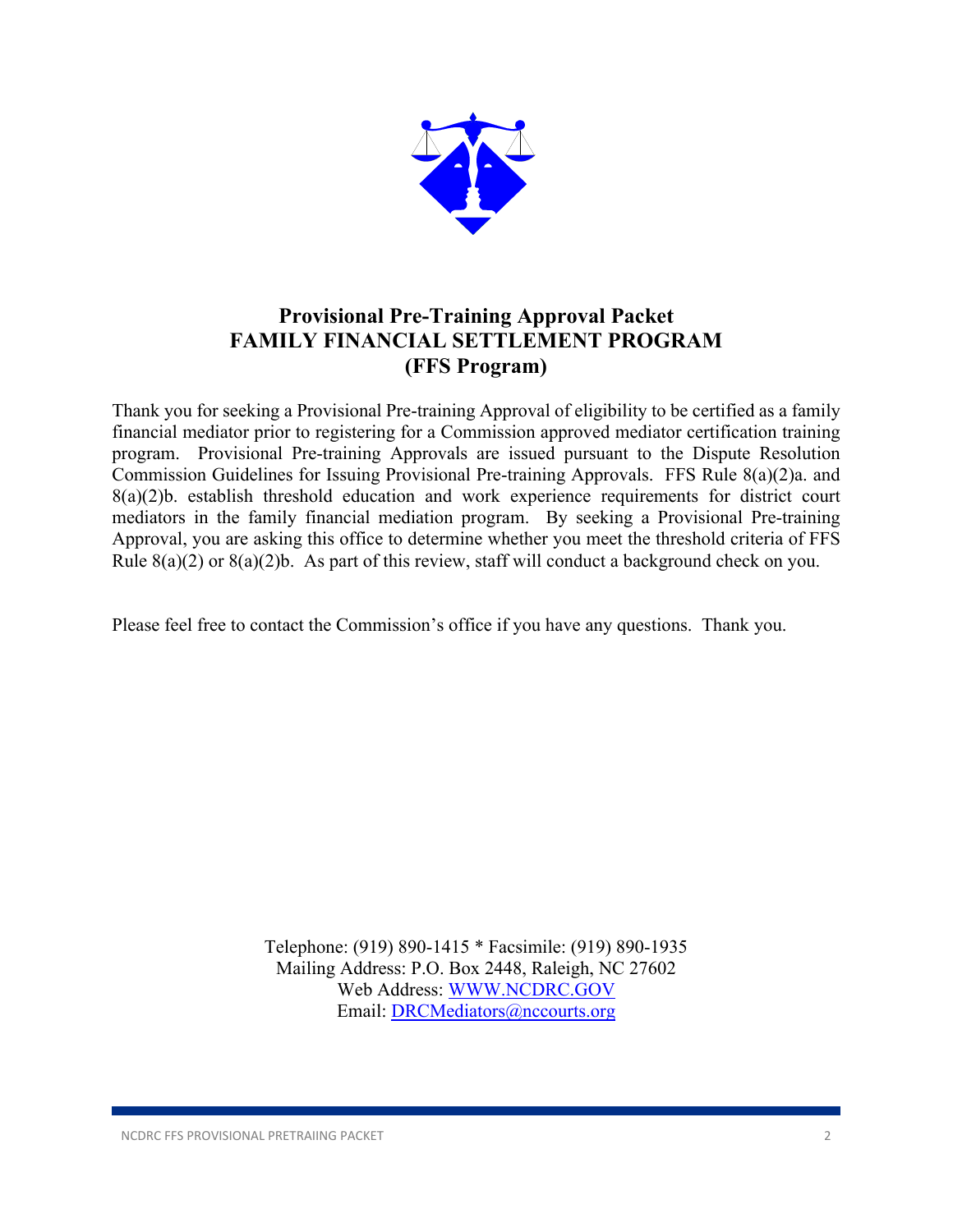### **DISPUTE RESOLUTION COMMISSION Provisional Pre-training Approval Process FFS Program**

Commission staff may issue Provisional Pre-training Approvals at the request of individuals who are seeking assurances that they meet **threshold** requirements for certification relating to education and work experience as set forth in FFS Rule 8(a)(1), prior to registering for a mediator training program. Commission staff may also issue Provisional Pre-training Approvals at the request of individuals seeking assurances that some ethical or fitness to practice concern they have experienced does not appear to serve as a bar to certification under FFS Rule 8(a)(7).

Please be advised that the issuance of a Provisional Pre-training Approval is not a guarantee of certification. The final determination on an application for certification rests with the Commission as it is the final authority in determining an applicant's eligibility for certification.

### **I. FFS Program Threshold Requirements**

**FFS Rule 8 is posted on the Commission's Family Financial Mediator Certification page.** 

#### **FFS Rule 8(a)(2)a. and 8(a)(2)b. establish the following threshold requirements for certification related to education and work experience:**

**A. FFS Rule 8(a)(2)a**. An **Advanced Practitioner member** of the Association for Conflict Resolution (ACR) who holds an undergraduate degree from an accredited four-year college or university is eligible for certification.

> If you are seeking a Provisional Pre-training Approval pursuant to FFS Rule  $8(a)(2)a$ , you will be required to submit verification of your membership as an Advanced Practitioner member of ACR, your resume, and a photocopy of your diploma or transcript, the signed release, and the completed and signed Criminal and Sex Offender Record Search.

**B. Rule 8(a)(2)b.1. Attorneys.** An attorney is eligible for certification if s/he is a member in good standing of the NC State Bar, or bar of another state and a graduate from a school recognized as accredited by the North Carolina Board of Law Examiners, with at least five years of experience after the date of licensure as a judge, practicing attorney, law professor and/or mediator or a person with equivalent experience.

> If you are seeking a Provisional Pre-training Approval pursuant to FFS Rule 8(a)(2)b.1, please provide your letter or resume describing your education and work experience. Please identify the law school from which you graduated and the date of your graduation, identify all states in which you are licensed to practice and dates of licensure, and describe your work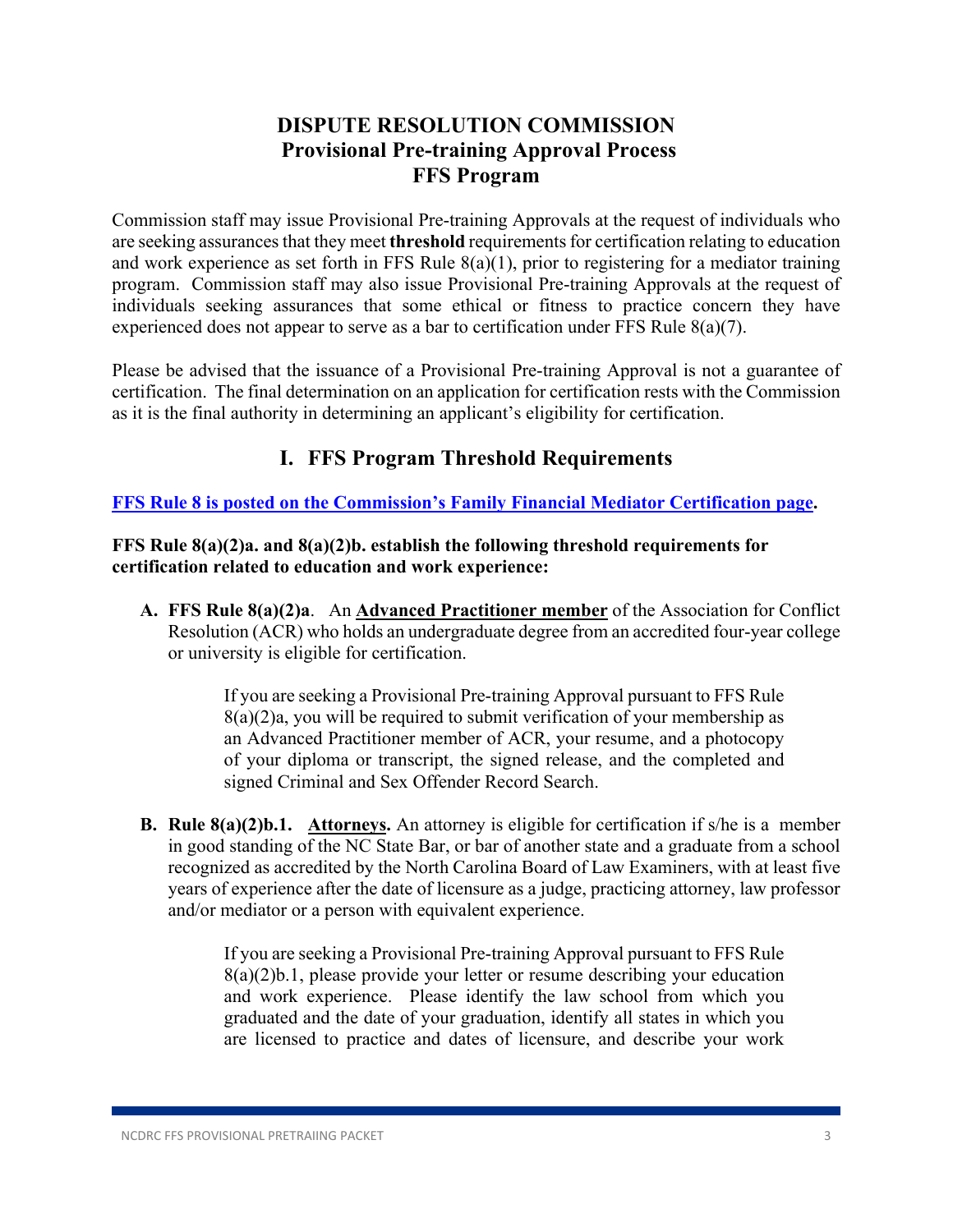experience since licensure, including employers and the dates employed. Pursuant to FFS Rule 8.A(2)(a), attorneys employed in non-traditional positions will need to provide sufficient detail regarding their employment for Commission staff to determine whether the experience is "equivalent" to the practice of law. Significant gaps in employment or frequent changes in employment should be explained. Please include the signed release and the completed and signed Criminal and Sex Offender Record Search.

**C. FFS Rule 8(a)(2)b.2-7. Non-Attorneys.** A non-attorney is eligible for certification if the non-attorney applicant is:

**(i)** a NC licensed psychiatrist with at least five years of experience in the field after the date of licensure; or

**(ii)** a NC licensed psychologist with at least five years of experience in the field after the date of licensure; or

**(iii)** a NC licensed marriage and family therapist with at least five years of experience in the field after date of licensure; or

**(iv)** a NC licensed clinical social worker with at least five years of experience in the field after date of licensure; or

**(v)** a NC licensed professional counselor with at least five years of experience in the field after date of licensure; or

**(vi)** an accountant certified in North Carolina with at least five years of experience in the field after the date of certification.

If you are seeking a Provisional Pre-training Approval pursuant to FFS Rule 8(a)(2)b.2-7., please provide a letter or resume describing your education and work experience. Please identify the professional license held and the date of licensure and describe your work experience since licensure, including employers and the dates employed. Significant gaps or frequent changes in employment should be explained. Please include the signed release and the completed and signed Criminal and Sex Offender Record Search.

### **II. Good Moral Character**

#### **FFS Rule 8(a)(7) requires that applicants be of good moral character.**

If you are specifically seeking a Provisional Pre-training Approval pursuant to FFS Rule 8(a)(7), please provide a summary of the ethics, conduct, or fitness to practice matter that you are concerned may serve as an impediment to your certification. Please attach copies of any relevant documents, e.g., copies of any orders of discipline, copies of any tax liens, etc. You will also need to submit to a background check (see page 7). If you disclose serious ethical, conduct, or fitness concerns, or the background check reveals such, staff may be unable to issue a Provisional Pretraining Approval.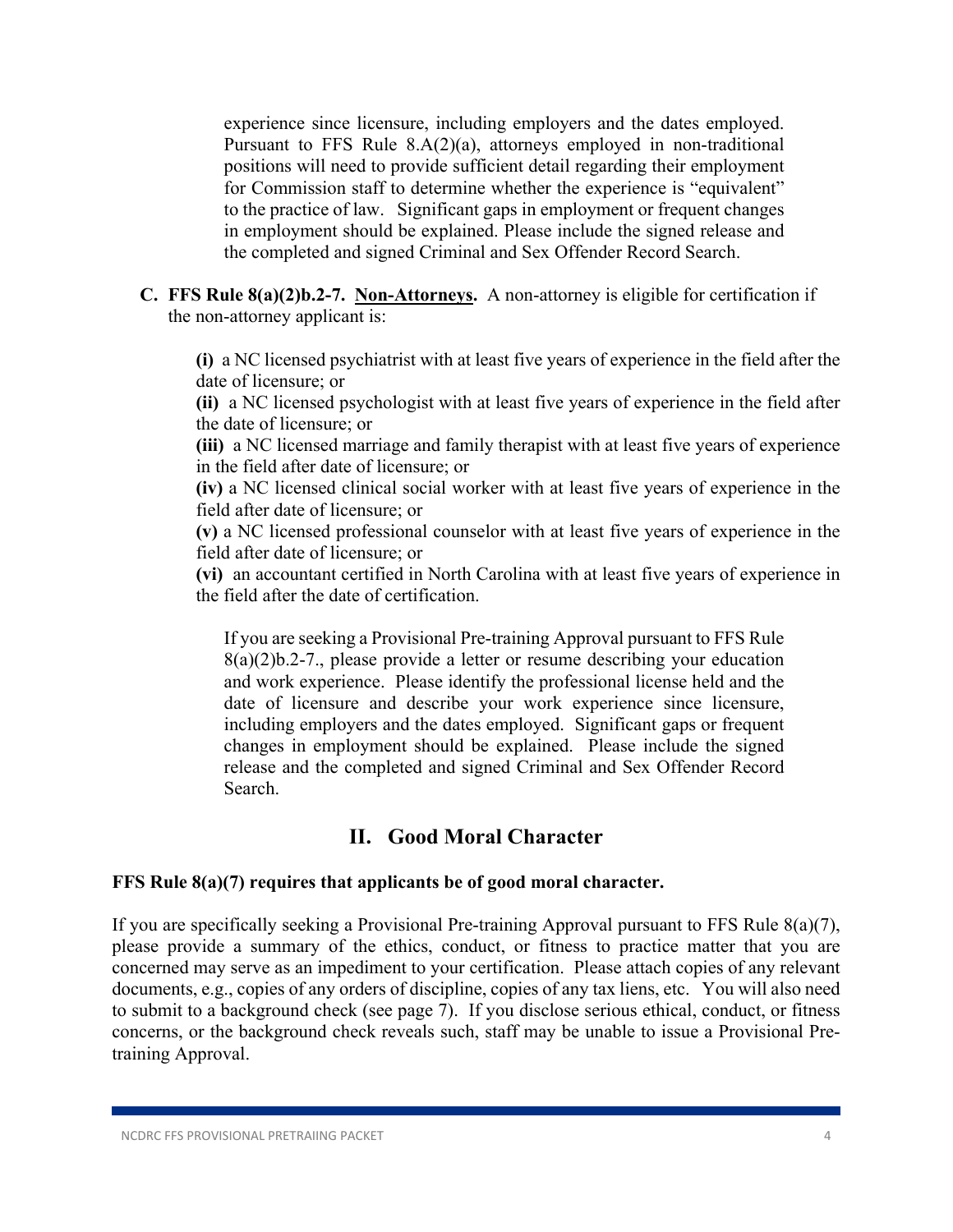### **III. Additional requirements of the Provisional Pre-training Approval process**

Staff may contact colleges, universities, licensing/regulatory authorities, employers, and others with information about your education and work experience. **Please sign and return the Release of Information form,** see page 6**.** 

Staff must establish the provisional pre-training approval applicant is of good character and fit to practice as a mediator (See FFS Rule 8(2)(7)). A routine background check will be conducted. **Please complete, sign, and return the Criminal and Sex Offender Record Search,** see page **7.** 

Commission staff may contact you for clarification of or additional documentation regarding your submitted materials. Commission staff will review your materials and respond to your request for a Provisional Pre-training Approval as soon as possible.

### **IV. Additional Considerations**

A Provisional Pre-training Approval pertains only to threshold education, work experience, and conduct requirements relating to FFS certification. To become certified, an applicant must not only comply with threshold requirements, but complete all additional requirements set forth in FFS Rule 8, including all training and observation requirements, and comply with all Commission policies interpreting those rules. The NC Dispute Resolution Commission is the final arbiter of certification and a Provisional Pre-training Approval is not a guarantee of eventual FFS mediator certification.

If, after review, it is determined that the requester does not meet the threshold requirements for certification and/or a background check of the requester reveals concerns related to good moral character, conduct, or fitness to practice, staff shall deny the request for a Provisional Pre-training Approval. Staff may seek guidance from the chair of the Mediator Certification and Training Committee or the chair of the Grievance and Disciplinary Committee. The chair of either committee, once consulted by staff, may at the chair's discretion, present the matter to their full committee for review. Staff shall follow the recommendation made by the chair, or full committee, as to the issuance of a Provisional Pre-training Approval for any applicant.

The staff decision to deny issuing a Provisional Pre-training Approval is a final determination and shall not be appealable. An individual whose request for a Provisional Pre-training Approval has been denied may, however, elect to take a Commission approved training course, complete the requisite requirements for certification, and file an application for certification in the program(s) in which the individual wishes to be certified.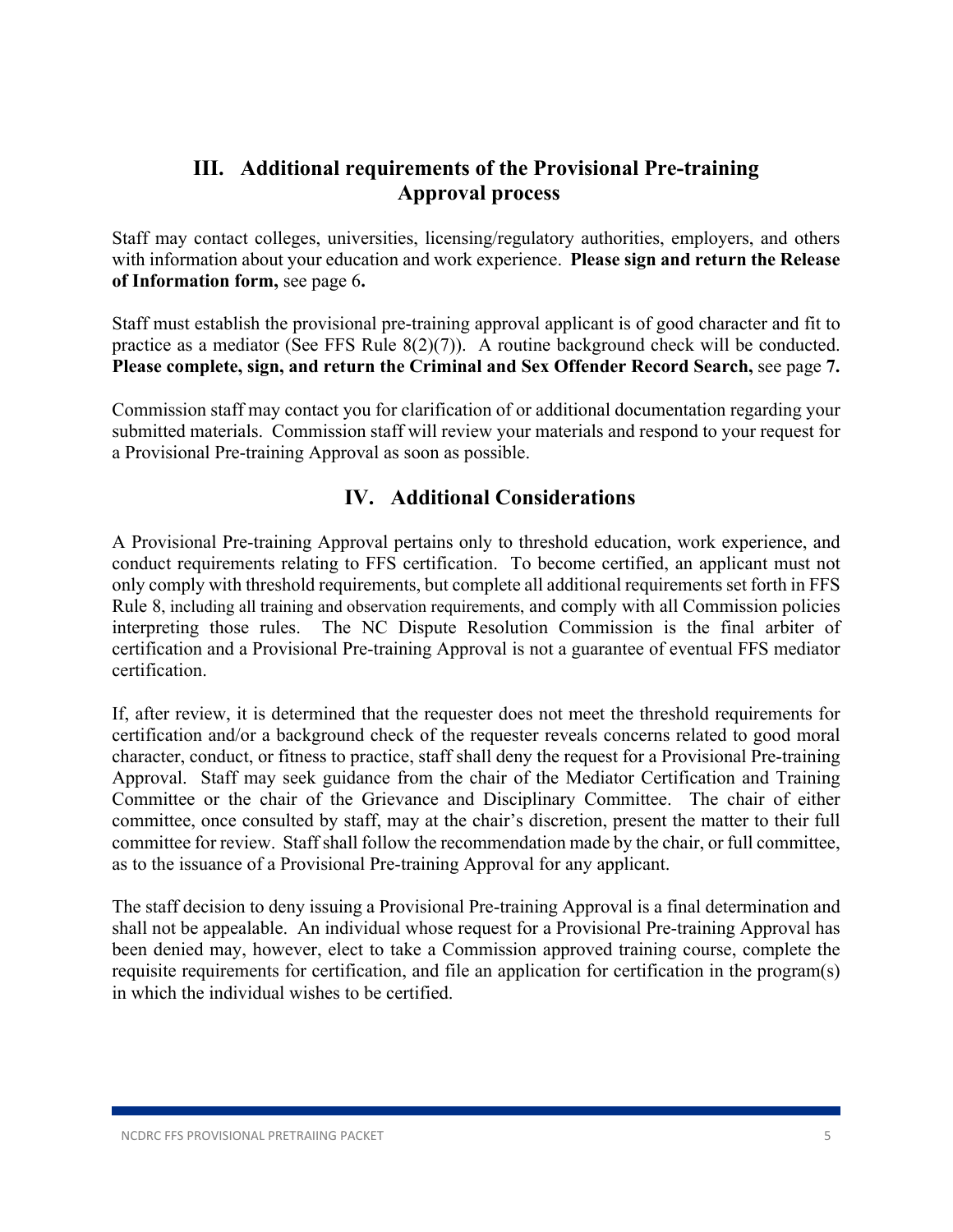

#### **RELEASE OF INFORMATION AUTHORIZATION**

By signing below, I authorize any individuals, courts, regulatory or other bodies, educational institutions, accreditation organizations, employers, or others identified in materials submitted by me or discovered through the Provisional Pre‐training Approval process to release information about me to the NC Dispute Resolution Commission for purposes of determining whether I meet the threshold requirements for mediator certification:

Signature

Printed Name

\_\_\_\_\_\_\_\_\_\_\_\_\_\_\_\_\_\_\_\_\_\_\_\_\_\_\_\_

State of North Carolina County of \_\_\_\_\_\_\_\_\_\_\_\_\_\_

Before me personally appeared the said \_\_\_\_\_\_\_\_\_\_\_\_\_\_\_\_\_\_\_\_\_\_\_\_\_\_\_\_\_\_\_\_\_\_\_ and acknowledged the due execution of the foregoing statement.

 $\overline{\phantom{a}}$  , and the contract of the contract of the contract of the contract of the contract of the contract of the contract of the contract of the contract of the contract of the contract of the contract of the contrac

 $\overline{\phantom{a}}$  , and the contract of the contract of the contract of the contract of the contract of the contract of the contract of the contract of the contract of the contract of the contract of the contract of the contrac

This day of this day of the set of the set of the set of the set of the set of the set of the set of the set o

My commission expires:

SEAL/STAMP \_\_\_\_\_\_\_\_\_\_\_\_\_\_\_\_\_\_\_\_\_\_\_\_\_\_\_\_\_\_\_

Signature of Notary Public

Printed Name of Notary Public